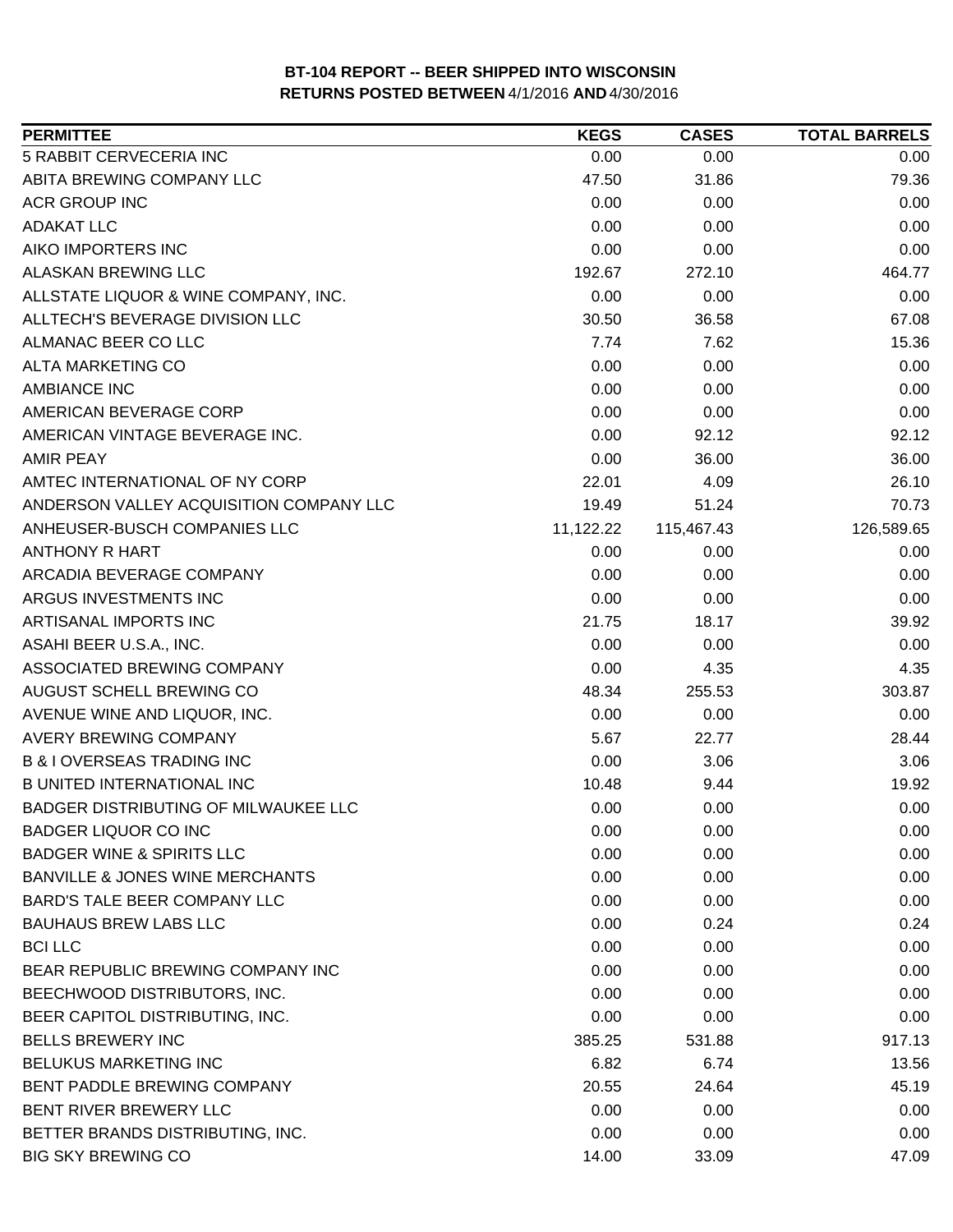| <b>PERMITTEE</b>                       | <b>KEGS</b> | <b>CASES</b> | <b>TOTAL BARRELS</b> |
|----------------------------------------|-------------|--------------|----------------------|
| <b>BIG WOOD BREWERY LLC</b>            | 0.00        | 4.65         | 4.65                 |
| BILL'S DISTRIBUTING, LTD.              | 0.00        | 0.00         | 0.00                 |
| <b>BINDING BRAUEREI USA INC</b>        | 35.79       | 45.73        | 81.52                |
| <b>BLACK LIST BEER LLC</b>             | 0.00        | 0.54         | 0.54                 |
| <b>BOSTON BEER CORPORATION</b>         | 485.01      | 2,564.94     | 3,049.95             |
| <b>BOULDER BEER INC</b>                | 3.34        | 7.70         | 11.04                |
| BREAKTHRU BEVERAGE GROUP LLC           | 0.00        | 0.00         | 0.00                 |
| BREAKTHRU BEVERAGE GROUP LLC           | 0.00        | 0.00         | 0.00                 |
| BREAKTHRU BEVERAGE WISCONSIN NORTH LLC | 0.00        | 0.00         | 0.00                 |
| BRECKENRIDGE BREWERY LLC               | 0.00        | 0.00         | 0.00                 |
| <b>BRIAN EWING</b>                     | 9.17        | 13.72        | 22.89                |
| <b>BROWN-FORMAN CORPORATION</b>        | 0.00        | 188.44       | 188.44               |
| BURNING BROTHERS BREWING LLC           | 0.00        | 7.74         | 7.74                 |
| C.J.W., INC.                           | 0.00        | 0.00         | 0.00                 |
| CANAL STREET BREWING CO LLC            | 141.75      | 393.50       | 535.25               |
| CAPITOL-HUSTING COMPANY, INC.          | 0.00        | 0.00         | 0.00                 |
| CARRIAGE HOUSE IMPORTS, LTD.           | 0.00        | 197.88       | 197.88               |
| CASTLE DANGER BREWING CO LLC           | 0.00        | 0.00         | 0.00                 |
| CENTRAL BEER DISTRIBUTORS, INC.        | 0.00        | 0.00         | 0.00                 |
| CENTRAL BEER IMPORT & EXPORT INC       | 0.00        | 0.00         | 0.00                 |
| CHAS A BERNICK INC                     | 1.35        | 7.30         | 8.65                 |
| <b>CHATHAM IMPORTS INC</b>             | 0.00        | 0.00         | 0.00                 |
| <b>CHRISTIAN P SCHAEFER</b>            | 0.00        | 0.00         | 0.00                 |
| <b>CISCO BREWERS INC</b>               | 0.00        | 0.00         | 0.00                 |
| <b>CLASSIC BREWING COMPANY</b>         | 0.00        | 0.00         | 0.00                 |
| COLD SPRING BREWING COMPANY            | 0.00        | 0.00         | 0.00                 |
| <b>COMEBACK BREWING INC</b>            | 0.00        | 0.00         | 0.00                 |
| CORONADO BREWING COMPANY INC           | 30.66       | 18.04        | 48.70                |
| <b>CRAFT BREW ALLIANCE INC</b>         | 0.00        | 0.00         | 0.00                 |
| <b>CROWN IMPORTS LLC</b>               | 0.00        | 12,047.06    | 12,047.06            |
| D&V INTERNATIONAL INC                  | 23.48       | 17.75        | 41.23                |
| <b>DAILY CELLARS LLC</b>               | 0.00        | 0.00         | 0.00                 |
| DEAN DISTRIBUTING, INC.                | 0.00        | 0.00         | 0.00                 |
| DEAN DISTRIBUTING, INC.                | 0.00        | 0.00         | 0.00                 |
| DESCHUTES BREWERY INC                  | 119.78      | 181.16       | 300.94               |
| <b>DESTIHL HOLDINGS LLC</b>            | 0.00        | 0.00         | 0.00                 |
| DETROIT RIVERTOWN BREWING LLC          | 0.00        | 0.00         | 0.00                 |
| DIAGEO - GUINNESS USA INC.             | 537.43      | 1,886.45     | 2,423.88             |
| DISCOUNT LIQUOR, INC.                  | 0.00        | 0.00         | 0.00                 |
| DOANE DISTRIBUTING, INC.               | 0.00        | 0.00         | 0.00                 |
| DOGFISH HEAD CRAFT BREWERY LLC         | 83.00       | 216.44       | 299.44               |
| DOLCE BEVERAGE GROUP LLC               | 0.00        | 0.00         | 0.00                 |
| <b>DOYNA LTD</b>                       | 0.00        | 0.00         | 0.00                 |
| DUVEL MOORTGAT USA LTD                 | 18.24       | 51.68        | 69.92                |
| E & J GALLO WINERY                     | 0.00        | 100.94       | 100.94               |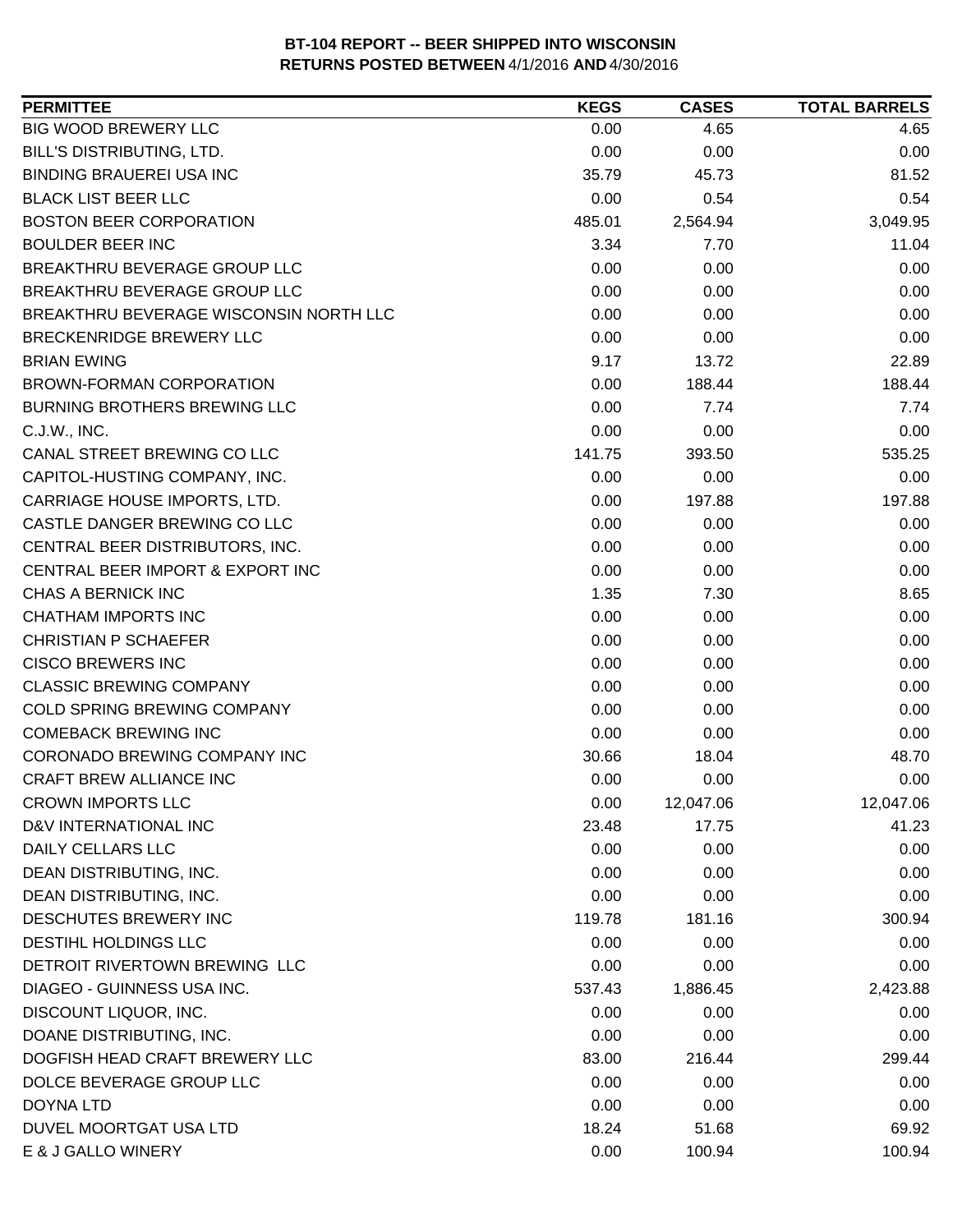| <b>PERMITTEE</b>                             | <b>KEGS</b> | <b>CASES</b> | <b>TOTAL BARRELS</b> |
|----------------------------------------------|-------------|--------------|----------------------|
| EASTERN LIQUORS USA INC                      | 0.00        | 0.00         | 0.00                 |
| EL DORADO BEVERAGE CO                        | 0.00        | 0.00         | 0.00                 |
| EPIC BREWING COMPANY LLC                     | 7.25        | 10.25        | 17.50                |
| EPIC BREWING COMPANY LLC                     | 0.00        | 0.00         | 0.00                 |
| <b>FABIANO BROTHERS - WISCONSIN LLC</b>      | 0.00        | 0.00         | 0.00                 |
| FEDERATION OF BEER INC                       | 0.00        | 0.00         | 0.00                 |
| FINCH'S BEER COMPANY LLC                     | 0.00        | 0.00         | 0.00                 |
| FLANIGAN DISTRIBUTING OF DOOR COUNTY, INC.   | 0.00        | 0.00         | 0.00                 |
| FLAT EARTH HOLDINGS LLC                      | 0.00        | 0.00         | 0.00                 |
| FLYING DOG BREWERY LLLP                      | 12.17       | 65.32        | 77.49                |
| FOUR SEASONS BEER DISTRIBUTORS INC           | 0.00        | 0.00         | 0.00                 |
| FRANK BEER DISTRIBUTORS, INC.                | 0.00        | 0.00         | 0.00                 |
| FRANK BEER SOUTH LLC                         | 0.00        | 0.00         | 0.00                 |
| FRANK LIQUOR COMPANY, INC.                   | 0.00        | 0.00         | 0.00                 |
| FRANK LIQUORS OF LA CROSSE, INC.             | 0.00        | 0.00         | 0.00                 |
| FRANKENMUTH BREWING COMPANY                  | 0.00        | 0.00         | 0.00                 |
| FRED R KARM JR                               | 0.00        | 0.00         | 0.00                 |
| FULTON STREET BREWERY LLC                    | 0.00        | 0.00         | 0.00                 |
| <b>G K SKAGGS INC</b>                        | 0.00        | 0.00         | 0.00                 |
| <b>GARY'S CORPORATION OF OAK CREEK</b>       | 0.00        | 0.00         | 0.00                 |
| GB SALES MILWAUKEE, INC.                     | 0.00        | 0.00         | 0.00                 |
| <b>GELOSO BEVERAGE GROUP LLC</b>             | 0.00        | 0.00         | 0.00                 |
| GENERAL BEER DISTRIBUTORS CO.                | 0.00        | 0.00         | 0.00                 |
| <b>GENERAL BEER-NORTHEAST INC</b>            | 0.00        | 0.00         | 0.00                 |
| GENERAL BEER-NORTHEAST INC                   | 0.00        | 0.00         | 0.00                 |
| GENERAL BEER-NORTHWEST, INC.                 | 0.00        | 0.00         | 0.00                 |
| GENERAL BEER-NORTHWEST, INC.                 | 0.00        | 0.00         | 0.00                 |
| GENERAL BEVERAGE SALES CO- OSHKOSH           | 0.00        | 0.00         | 0.00                 |
| GENERAL BEVERAGE SALES CO.                   | 0.00        | 0.00         | 0.00                 |
| <b>GENERAL BEVERAGE SALES CO.- MILWAUKEE</b> | 0.00        | 0.00         | 0.00                 |
| <b>GFBC INC</b>                              | 3.83        | 20.90        | 24.73                |
| <b>GLOBAL VILLAGE IMPORTS LLC</b>            | 0.00        | 0.00         | 0.00                 |
| <b>GMB PARTNERS LLC</b>                      | 0.00        | 0.00         | 0.00                 |
| <b>GREGORY S HARDMAN</b>                     | 0.00        | 9.03         | 9.03                 |
| <b>GTBC LLC</b>                              | 0.00        | 0.00         | 0.00                 |
| H C FOODS CO LTD                             | 0.00        | 0.00         | 0.00                 |
| <b>HALES ALES LTD</b>                        | 0.00        | 0.00         | 0.00                 |
| <b>HARVEST MOON BREWING LLP</b>              | 0.00        | 0.00         | 0.00                 |
| HEINEKEN USA INCORPORATED                    | 221.73      | 3,563.99     | 3,785.72             |
| HENDRICKS BEVERAGE, INC.                     | 0.00        | 0.00         | 0.00                 |
| HOME BREW MART INC                           | 114.20      | 285.89       | 400.09               |
| <b>ILLYRIAN IMPORT INC</b>                   | 0.00        | 0.00         | 0.00                 |
| <b>INDEED BREWING COMPANY LLC</b>            | 0.50        | 1.16         | 1.66                 |
| <b>INDIAN PEAKS BREWING COMPANY</b>          | 46.67       | 62.22        | 108.89               |
| INDIAN RIVER BEVERAGE CORPORATION            | 0.00        | 0.00         | 0.00                 |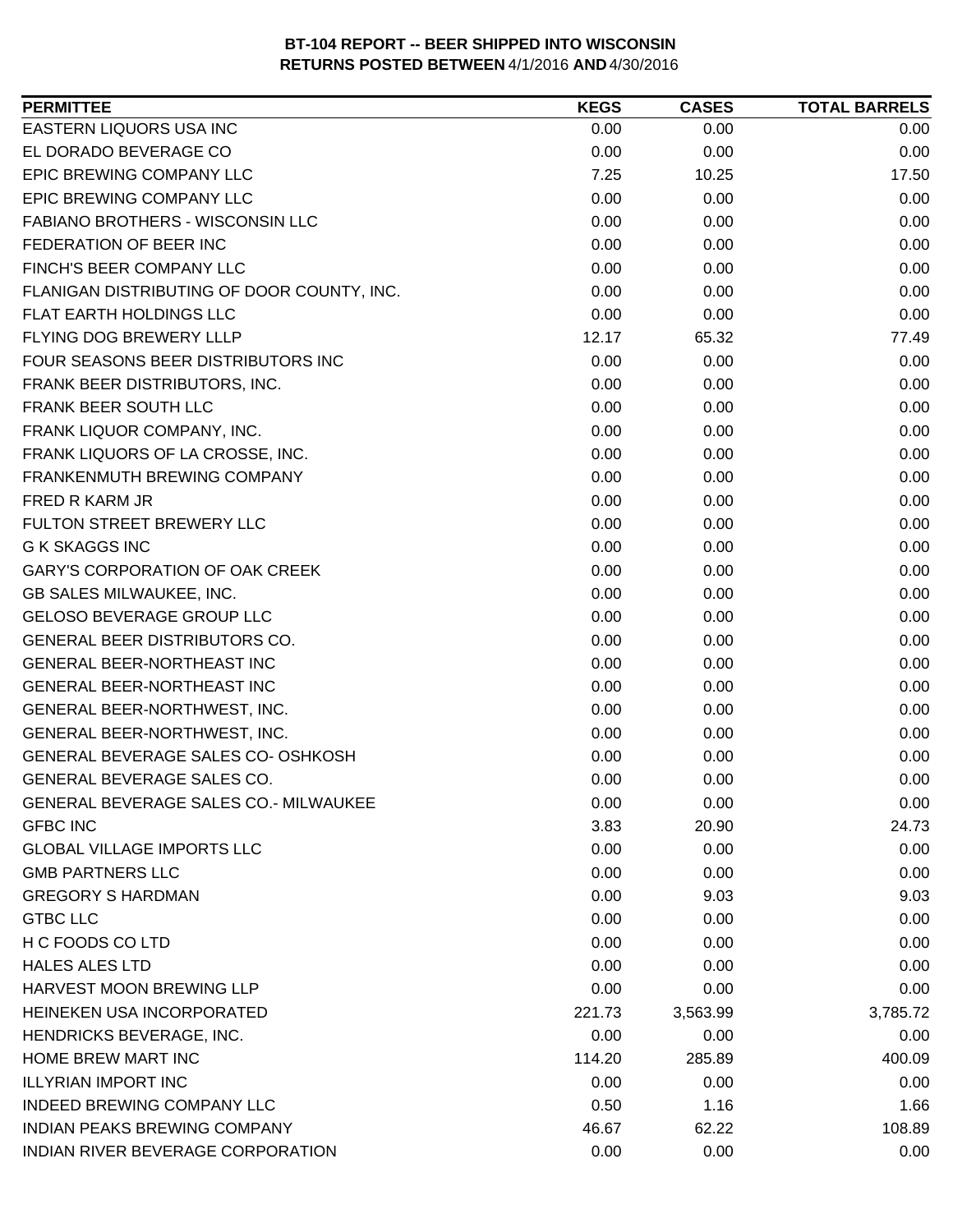| <b>PERMITTEE</b>                      | <b>KEGS</b> | <b>CASES</b> | <b>TOTAL BARRELS</b> |
|---------------------------------------|-------------|--------------|----------------------|
| IRL, INCORPORATED                     | 0.00        | 0.00         | 0.00                 |
| <b>JAW PROPERTIES LLC</b>             | 0.00        | 0.00         | 0.00                 |
| <b>JDZ INC</b>                        | $-3.35$     | 9.12         | 5.77                 |
| JOHNSON BROTHERS OF WISCONSIN INC     | 0.00        | 0.00         | 0.00                 |
| JOM WINE & SPIRITS INC                | 0.00        | 5.24         | 5.24                 |
| JOSEPH JAMES BREWING CO INC           | 0.00        | 0.00         | 0.00                 |
| <b>KAREN HOLTON</b>                   | 0.00        | 0.00         | 0.00                 |
| KAY BEER DISTRIBUTING, INC.           | 0.00        | 0.00         | 0.00                 |
| KEWEENAW BREWING CO LLC               | 64.25       | 26.78        | 91.03                |
| KOJIMA & INTERNATIONAL ASSOCIATES INC | 0.00        | 0.00         | 0.00                 |
| <b>KROMBACHER USA LLC</b>             | 0.00        | 0.00         | 0.00                 |
| KYSELA PERE ET FILS LTD               | 0.00        | 0.00         | 0.00                 |
| LA CROSSE BEVERAGE LLC                | 0.00        | 0.00         | 0.00                 |
| LABATT USA OPERATING CO LLC           | 32.00       | 1,893.18     | 1,925.18             |
| <b>LAGUNITAS BREWING CO</b>           | 204.35      | 359.40       | 563.75               |
| LAKE SUPERIOR BREWING CO LLC          | 0.00        | 1.52         | 1.52                 |
| LARRY'S DISTRIBUTING CO., INC.        | 0.00        | 0.00         | 0.00                 |
| LEAMON MERCANTILE CO. CORP            | 0.00        | 0.00         | 0.00                 |
| LEE BEVERAGE OF WISCONSIN LLC         | 0.00        | 0.00         | 0.00                 |
| LEE BEVERAGE OF WISCONSIN LLC         | 0.00        | 0.00         | 0.00                 |
| LEE BEVERAGE OF WISCONSIN LLC         | 0.00        | 0.00         | 0.00                 |
| LENA BEVERAGE COMPANY                 | 11.70       | 0.53         | 12.23                |
| LIFT BRIDGE BREWING TECHNOLOGIES LLC  | 1.83        | 13.40        | 15.23                |
| LOUIS GLUNZ BEER INC                  | 5.32        | 47.93        | 53.25                |
| <b>LUCID BREWING LLC</b>              | 0.00        | 0.00         | 0.00                 |
| MAD RIVER BREWING COMPANY INC         | 0.00        | 0.00         | 0.00                 |
| <b>MANKATO BREWERY LLC</b>            | 0.00        | 0.00         | 0.00                 |
| MANNEKEN-BRUSSEL IMPORTS INC          | 5.03        | 19.87        | 24.90                |
| <b>MARK ANTHONY BRANDS INC</b>        | 0.00        | 146.93       | 146.93               |
| <b>MATT BREWING CO INC</b>            | 0.00        | 0.00         | 0.00                 |
| MERCHANT DU VIN CORPORATION           | 30.75       | 90.74        | 121.49               |
| METROPOLITAN BREWING LLC              | 20.50       | 11.35        | 31.85                |
| <b>MHW LTD</b>                        | 9.91        | 29.55        | 39.46                |
| MICHAEL G ANSAY                       | 8.18        | 84.54        | 92.72                |
| MICHAUD DISTRIBUTING INC              | 0.00        | 0.00         | 0.00                 |
| MID-WISCONSIN BEVERAGE, INC.          | 0.00        | 0.00         | 0.00                 |
| MILLERCOORS LLC                       | 1,093.82    | 8,514.59     | 9,608.41             |
| <b>MILLERCOORS LLC</b>                | 858.29      | 12,622.95    | 13,481.24            |
| MILLSTREAM INVESTMENTS INC            | 0.00        | 0.00         | 0.00                 |
| MOR-DALL ENTERPRISES INC.             | 18.07       | 40.94        | 59.01                |
| MOTHER LODE BREWING LLC               | 0.00        | 0.00         | 0.00                 |
| MOUNTAINEER HOLDINGS LLC              | 0.00        | 0.00         | 0.00                 |
| <b>MOYLANS BREWING CO LTD</b>         | 0.00        | 0.00         | 0.00                 |
| MUTUAL WHOLESALE LIQUOR INC           | 0.00        | 0.00         | 0.00                 |
| NDC SYSTEMS LP                        | 43.05       | 0.00         | 43.05                |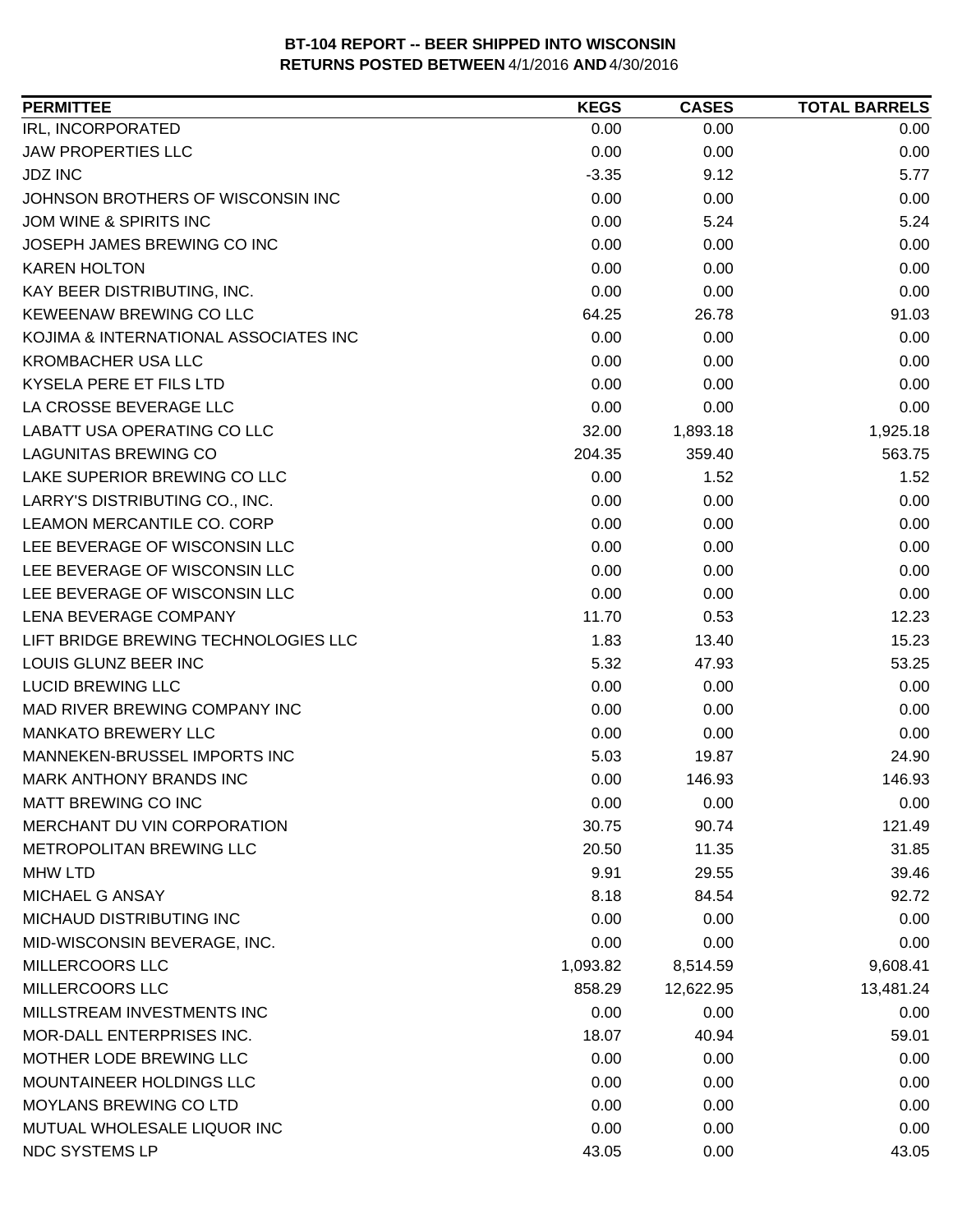| <b>PERMITTEE</b>                     | <b>KEGS</b> | <b>CASES</b> | <b>TOTAL BARRELS</b> |
|--------------------------------------|-------------|--------------|----------------------|
| NEBRASKA BREWING CO INC              | 2.67        | 10.97        | 13.64                |
| NEEDHAM DISTRIBUTING CO., INC.       | 0.00        | 0.00         | 0.00                 |
| NEW BELGIUM BREWING COMPANY INC      | 489.17      | 1,138.01     | 1,627.18             |
| NEW HOLLAND BREWING CO LLC           | 20.33       | 63.87        | 84.20                |
| NEW PLANET BEER COMPANY              | 0.00        | 0.00         | 0.00                 |
| NEW YORK MUTUAL TRADING CO INC       | 0.00        | 0.00         | 0.00                 |
| NOELKE DISTRIBUTORS, INC.            | 0.00        | 0.00         | 0.00                 |
| NORTH COAST BREWING CO INC           | 6.00        | 38.44        | 44.44                |
| NORTHWEST BEVERAGES, INC.            | 0.00        | 0.00         | 0.00                 |
| NOUVEAU VENTURES LLC                 | 0.00        | 0.00         | 0.00                 |
| OFF-KILTER BREWING INC               | 0.00        | 0.00         | 0.00                 |
| OREGON BREWING COMPANY INC           | 10.22       | 28.75        | 38.97                |
| OTT SCHWEITZER DISTRIBUTORSHIP, INC. | 0.00        | 0.00         | 0.00                 |
| PABST BREWING COMPANY                | 1,246.37    | 0.00         | 1,246.37             |
| PAMPA BEVERAGES LLC                  | 0.00        | 0.00         | 0.00                 |
| PARADOX BEER COMPANY INC             | 0.00        | 0.00         | 0.00                 |
| PARK RIDGE DISTRIBUTING, INC.        | 0.00        | 0.00         | 0.00                 |
| PATERNO IMPORTS LTD                  | 0.00        | 0.00         | 0.00                 |
| PAULANER USA LLC                     | 288.29      | 230.86       | 519.15               |
| PEHLER DISTRIBUTING, INC.            | 0.00        | 0.00         | 0.00                 |
| PERENNIAL PARTNERS LLC               | 6.17        | 4.60         | 10.77                |
| PHIL KNUTSEN                         | 0.00        | 0.00         | 0.00                 |
| PHILLIPS WINE COMPANY                | 0.00        | 0.00         | 0.00                 |
| PRO-LIQUITECH LLC                    | 0.00        | 0.00         | 0.00                 |
| PROST BREWING COMPANY LLC            | 12.00       | 10.45        | 22.45                |
| RANGE BEVERAGE, INCORPORATED         | 0.00        | 0.00         | 0.00                 |
| RATAS WHOLESALE LIQUOR COMPANY       | 0.00        | 0.00         | 0.00                 |
| <b>RAVEN BRANDS INC</b>              | 0.00        | 0.00         | 0.00                 |
| <b>REINHARD PUCHERT</b>              | 0.00        | 0.00         | 0.00                 |
| RELETA BREWING COMPANY LLC           | 0.00        | 16.10        | 16.10                |
| RENEGADE BREWING COMPANY LLC         | 10.00       | 14.50        | 24.50                |
| RICHARD D KATECHIS                   | 52.34       | 203.11       | 255.45               |
| RIVER CITY DISTRIBUTING CO., INC.    | 0.00        | 0.00         | 0.00                 |
| ROZANE B ZAMBRANO                    | 0.00        | 0.00         | 0.00                 |
| S & H INDEPENDENT PREMIUM BRANDS LLC | 233.18      | 0.00         | 233.18               |
| S. & S. DISTRIBUTING, INC.           | 0.00        | 0.00         | 0.00                 |
| S. & S. DISTRIBUTING, INC.           | 0.00        | 0.00         | 0.00                 |
| SABEMOS BEVERAGES LLC                | 0.00        | 33.07        | 33.07                |
| SAPPORO USA INC                      | 11.39       | 13.01        | 24.40                |
| SARATOGA LIQUOR CO., INC.            | 0.00        | 0.00         | 0.00                 |
| SCHNEIDER DISTRIBUTING CO., INC.     | 0.00        | 0.00         | 0.00                 |
| SCUTTLEBUTT BREWING CO LLC           | 0.00        | 0.00         | 0.00                 |
| <b>SHANE WELCH</b>                   | 10.15       | 108.31       | 118.46               |
| SHELTON BROTHERS INC                 | 4.73        | 7.85         | 12.58                |
| SHORTS BREWING COMPANY               | 15.00       | 13.00        | 28.00                |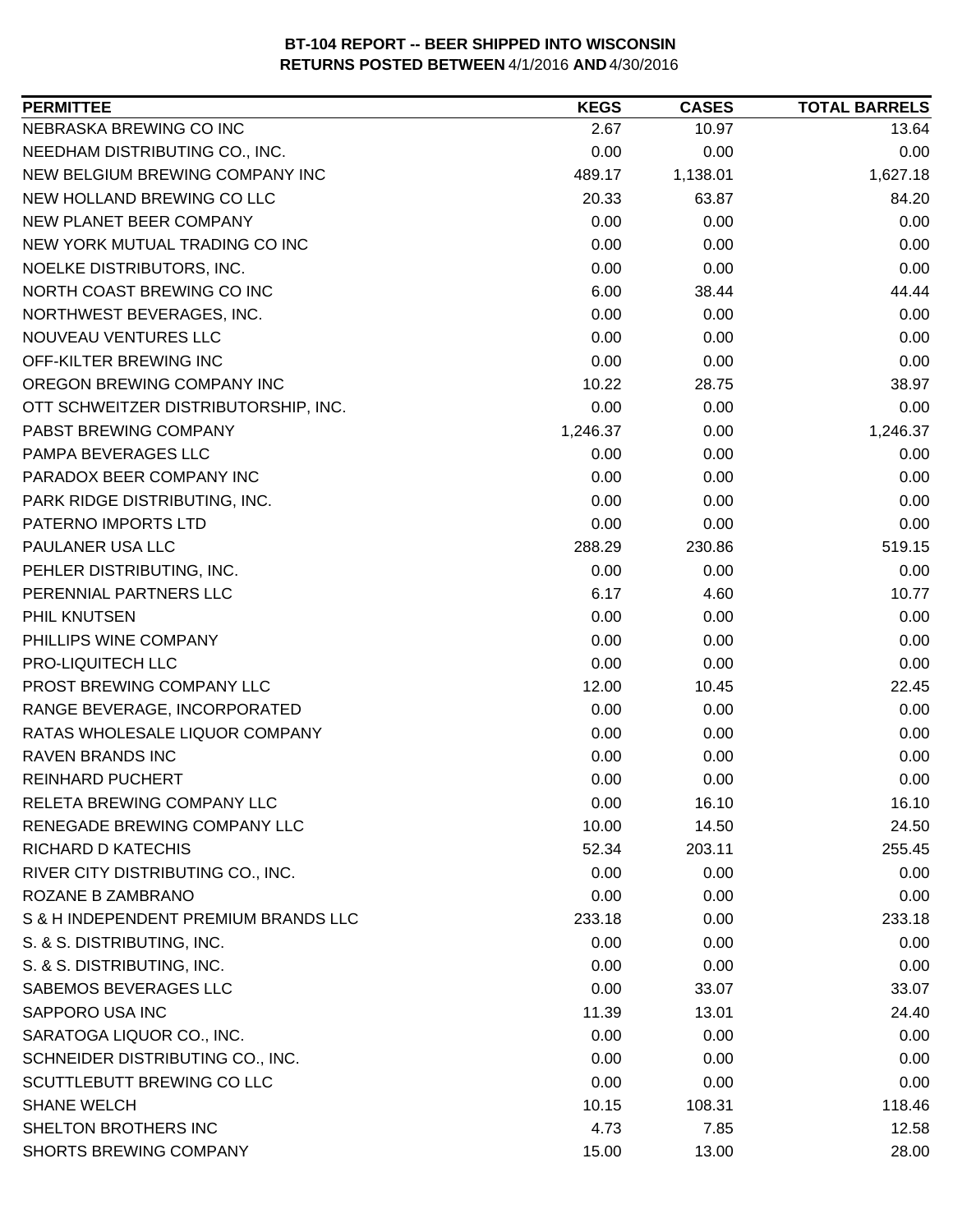| <b>PERMITTEE</b>                      | <b>KEGS</b> | <b>CASES</b> | <b>TOTAL BARRELS</b> |
|---------------------------------------|-------------|--------------|----------------------|
| SIERRA NEVADA BREWING COMPANY         | 36.24       | 388.97       | 425.21               |
| SINGHA NORTH AMERICA INC              | 0.00        | 0.00         | 0.00                 |
| SMUTTYNOSE BREWING CO INC             | 0.00        | 0.00         | 0.00                 |
| SOLEMN OATH BREWERY LLC               | 0.00        | 0.00         | 0.00                 |
| SOUTHERN TIER BREWING COMPANY II LLC  | 7.50        | 41.82        | 49.32                |
| <b>SRB OPERATIONS LLC</b>             | 0.00        | 0.00         | 0.00                 |
| ST KILLIAN IMPORTING CO INC           | 107.20      | 520.45       | 627.65               |
| STANLEY STAWSKI DIST CO INC           | 0.00        | 18.57        | 18.57                |
| STEINBECK BREWING COMPANY             | 0.00        | 0.00         | 0.00                 |
| SUMMIT BREWING COMPANY                | 137.89      | 358.73       | 496.62               |
| SUPERIOR BEVERAGES LLC                | 0.00        | 0.00         | 0.00                 |
| <b>SURLY BREWING COMPANY</b>          | 217.00      | 217.51       | 434.51               |
| SYLWESTER KOLAKOWSKI                  | 0.00        | 10.26        | 10.26                |
| <b>TALLGRASS BREWING COMPANY INC</b>  | 7.35        | 6.97         | 14.32                |
| THE BRUERY LLC                        | 0.00        | 0.00         | 0.00                 |
| THE GAMBRINUS COMPANY                 | 31.00       | 117.57       | 148.57               |
| THE GREAT LAKES BREWING CO            | 77.17       | 116.71       | 193.88               |
| THE R.S. LIPMAN COMPANY               | 0.00        | 0.00         | 0.00                 |
| THE VETERAN BEVERAGE COMPANY          | 4.00        | 26.13        | 30.13                |
| THREE FLOYDS BREWING LLC              | 164.14      | 149.87       | 314.01               |
| <b>TODD FYTEN</b>                     | 0.00        | 111.00       | 111.00               |
| <b>TOPPLING GOLIATH INC</b>           | 14.42       | 210.99       | 225.41               |
| TRIANGLE DISTRIBUTING COMPANY, INC.   | 0.00        | 0.00         | 0.00                 |
| <b>TRUCKEE CRAFT BREWING</b>          | 0.00        | 0.00         | 0.00                 |
| TWO BROTHERS BREWING COMPANY          | 8.33        | 12.19        | 20.52                |
| <b>UINTA BREWING COMPANY</b>          | 21.83       | 21.71        | 43.54                |
| UNE ANNEE BREWERY LLC                 | 8.95        | 9.13         | 18.08                |
| UNITED STATES BEVERAGE LLC            | 5.12        | 68.95        | 74.07                |
| UNITED STATES DISTILLED PRODUCTS CO.  | 0.00        | 104.89       | 104.89               |
| UPLAND BREWING COMPANY INC            | 29.85       | 27.22        | 57.07                |
| UTAH BREWERS COOPERATIVE LC           | 8.68        | 60.78        | 69.46                |
| <b>VERMONT HARD CIDER COMPANY LLC</b> | 0.00        | 0.00         | 0.00                 |
| <b>VICTORY BREWING COMPANY</b>        | 40.69       | 6.69         | 47.38                |
| WARSTEINER IMPORTERS AGENCY INC       | 0.00        | 0.00         | 0.00                 |
| <b>WDI LLC</b>                        | 0.00        | 0.00         | 0.00                 |
| <b>WDI LLC</b>                        | 0.00        | 0.00         | 0.00                 |
| <b>WEIN BAUER INC</b>                 | 0.00        | 0.00         | 0.00                 |
| <b>WETTEN IMPORTERS INC</b>           | 5.06        | 3.15         | 8.21                 |
| WEYERBACHER BREWING CO INC            | 0.00        | 24.29        | 24.29                |
| WIN IT TOO INC                        | 32.90       | 45.69        | 78.59                |
| WINERY EXCHANGE, INC.                 | 0.00        | 326.61       | 326.61               |
| WISCONSIN DISTRIBUTORS EAST LLC       | 0.00        | 0.00         | 0.00                 |
| WISCONSIN DISTRIBUTORS NORTH LLC      | 0.00        | 0.00         | 0.00                 |
| WISCONSIN DISTRIBUTORS SOUTH LLC      | 0.00        | 0.00         | 0.00                 |
| WOODLAND EMPIRE ALE CRAFT INC         | 0.00        | 0.00         | 0.00                 |